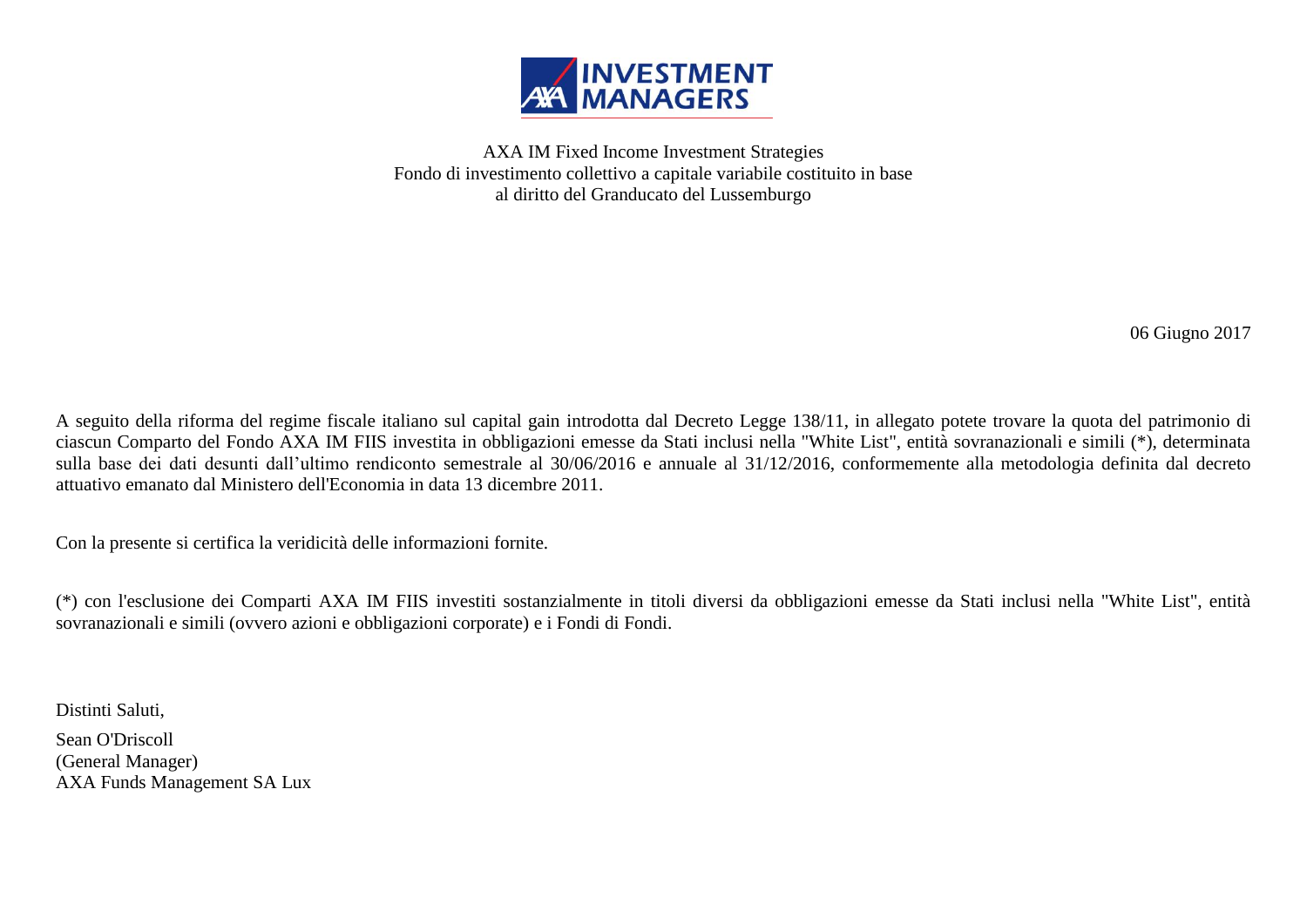| <b>ISIN</b>  | <b>CCY</b> | % WHITE LIST AND<br><b>ASSIMILATED</b> | <b>PERCENTAGE</b><br><b>CALCULATION DATE</b> | <b>PERCENTAGE</b><br><b>APPLICATION</b><br><b>STARTING</b><br><b>DATE</b> | <b>PERCENTAGE</b><br><b>APPLICATION</b><br><b>END DATE</b> | <b>MARKET</b> | <b>FUND HOUSE/UCITS NAME</b> | <b>ISIN DESCRIPTION</b>                                |
|--------------|------------|----------------------------------------|----------------------------------------------|---------------------------------------------------------------------------|------------------------------------------------------------|---------------|------------------------------|--------------------------------------------------------|
| LU0931210586 | <b>USD</b> | 1,69                                   | 31/12/2016                                   | 01/07/2017                                                                | 31/12/2017                                                 | Luxembourg    | AXA IM FIIS                  | AXA IM FIIS Europe Short Duration High Yield E DIS USD |
| LU0658025209 | <b>EUR</b> | 1,69                                   | 31/12/2016                                   | 01/07/2017                                                                | 31/12/2017                                                 | Luxembourg    | AXA IM FIIS                  | AXA IM FIIS Europe Short Duration High Yield A CAP EUR |
| LU0658025548 | <b>USD</b> | 1,69                                   | 31/12/2016                                   | 01/07/2017                                                                | 31/12/2017                                                 | Luxembourg    | AXA IM FIIS                  | AXA IM FIIS Europe Short Duration High Yield A CAP USD |
| LU0658025621 | CHF        | 1,69                                   | 31/12/2016                                   | 01/07/2017                                                                | 31/12/2017                                                 | Luxembourg    | AXA IM FIIS                  | AXA IM FIIS Europe Short Duration High Yield A CAP CHF |
| LU0658025977 | <b>EUR</b> | 1,69                                   | 31/12/2016                                   | 01/07/2017                                                                | 31/12/2017                                                 | Luxembourg    | AXA IM FIIS                  | AXA IM FIIS Europe Short Duration High Yield B CAP EUR |
| LU0658026272 | <b>USD</b> | 1,69                                   | 31/12/2016                                   | 01/07/2017                                                                | 31/12/2017                                                 | Luxembourg    | AXA IM FIIS                  | AXA IM FIIS Europe Short Duration High Yield B CAP USD |
| LU0658026439 | CHF        | 1,69                                   | 31/12/2016                                   | 01/07/2017                                                                | 31/12/2017                                                 | Luxembourg    | AXA IM FIIS                  | AXA IM FIIS Europe Short Duration High Yield B CAP CHF |
| LU0658026512 | <b>EUR</b> | 1,69                                   | 31/12/2016                                   | 01/07/2017                                                                | 31/12/2017                                                 | Luxembourg    | AXA IM FIIS                  | AXA IM FIIS Europe Short Duration High Yield E CAP EUR |
| LU0658026942 | <b>CHF</b> | 1,69                                   | 31/12/2016                                   | 01/07/2017                                                                | 31/12/2017                                                 | Luxembourg    | AXA IM FIIS                  | AXA IM FIIS Europe Short Duration High Yield F CAP CHF |
| LU0658026868 | <b>USD</b> | 1,69                                   | 31/12/2016                                   | 01/07/2017                                                                | 31/12/2017                                                 | Luxembourg    | AXA IM FIIS                  | AXA IM FIIS Europe Short Duration High Yield F CAP USD |
| LU0658026199 | <b>EUR</b> | 1,69                                   | 31/12/2016                                   | 01/07/2017                                                                | 31/12/2017                                                 | Luxembourg    | AXA IM FIIS                  | AXA IM FIIS Europe Short Duration High Yield B DIS EUR |
| LU0931218647 | <b>USD</b> | 1,69                                   | 31/12/2016                                   | 01/07/2017                                                                | 31/12/2017                                                 | Luxembourg    | AXA IM FIIS                  | AXA IM FIIS Europe Short Duration High Yield E CAP USD |
| LU0931222755 | <b>EUR</b> | 1,69                                   | 31/12/2016                                   | 01/07/2017                                                                | 31/12/2017                                                 | Luxembourg    | AXA IM FIIS                  | AXA IM FIIS Europe Short Duration High Yield F DIS EUR |
| LU0931224371 | CHF        | 1,69                                   | 31/12/2016                                   | 01/07/2017                                                                | 31/12/2017                                                 | Luxembourg    | AXA IM FIIS                  | AXA IM FIIS Europe Short Duration High Yield F DIS CHF |
| LU0997545917 | <b>EUR</b> | 1,69                                   | 31/12/2016                                   | 01/07/2017                                                                | 31/12/2017                                                 | Luxembourg    | AXA IM FIIS                  | AXA IM FIIS Europe Short Duration High Yield Z DIS EUR |
| LU0997545750 | CHF        | 1,69                                   | 31/12/2016                                   | 01/07/2017                                                                | 31/12/2017                                                 | Luxembourg    | AXA IM FIIS                  | AXA IM FIIS Europe Short Duration High Yield Z CAP CHF |
| LU0997545594 | <b>EUR</b> | 1,69                                   | 31/12/2016                                   | 01/07/2017                                                                | 31/12/2017                                                 | Luxembourg    | AXA IM FIIS                  | AXA IM FIIS Europe Short Duration High Yield Z CAP EUR |
| LU0658025464 | <b>EUR</b> | 1,69                                   | 31/12/2016                                   | 01/07/2017                                                                | 31/12/2017                                                 | Luxembourg    | AXA IM FIIS                  | AXA IM FIIS Europe Short Duration High Yield A DIS EUR |
| LU0658026603 | <b>EUR</b> | 1,69                                   | 31/12/2016                                   | 01/07/2017                                                                | 31/12/2017                                                 | Luxembourg    | AXA IM FIIS                  | AXA IM FIIS Europe Short Duration High Yield F CAP EUR |
| LU0997546642 | <b>USD</b> | 1,19                                   | 31/12/2016                                   | 01/07/2017                                                                | 31/12/2017                                                 | Luxembourg    | AXA IM FIIS                  | AXA IM FIIS US Short Duration High Yield Z CAP USD     |
| LU0194345913 | <b>EUR</b> | 1,19                                   | 31/12/2016                                   | 01/07/2017                                                                | 31/12/2017                                                 | Luxembourg    | AXA IM FIIS                  | AXA IM FIIS US Short Duration High Yield A CAP EUR     |
| LU0211118053 | <b>USD</b> | 1,19                                   | 31/12/2016                                   | 01/07/2017                                                                | 31/12/2017                                                 | Luxembourg    | AXA IM FIIS                  | AXA IM FIIS US Short Duration High Yield B CAP         |
| LU0211118483 | <b>EUR</b> | 1,19                                   | 31/12/2016                                   | 01/07/2017                                                                | 31/12/2017                                                 | Luxembourg    | AXA IM FIIS                  | AXA IM FIIS US Short Duration High Yield B CAP EUR     |
| LU0292585030 | <b>USD</b> | 1,19                                   | 31/12/2016                                   | 01/07/2017                                                                | 31/12/2017                                                 | Luxembourg    | AXA IM FIIS                  | AXA IM FIIS US Short Duration High Yield F CAP USD     |
| LU0292585626 | <b>EUR</b> | 1,19                                   | 31/12/2016                                   | 01/07/2017                                                                | 31/12/2017                                                 | Luxembourg    | AXA IM FIIS                  | AXA IM FIIS US Short Duration High Yield F CAP EUR     |
| LU0188172174 | <b>USD</b> | 1,19                                   | 31/12/2016                                   | 01/07/2017                                                                | 31/12/2017                                                 | Luxembourg    | AXA IM FIIS                  | AXA IM FIIS US Short Duration High Yield I CAP         |
| LU0194346564 | <b>EUR</b> | 1,19                                   | 31/12/2016                                   | 01/07/2017                                                                | 31/12/2017                                                 | Luxembourg    | AXA IM FIIS                  | AXA IM FIIS US Short Duration High Yield I CAP EUR     |
| LU0546067702 | <b>USD</b> | 1,19                                   | 31/12/2016                                   | 01/07/2017                                                                | 31/12/2017                                                 | Luxembourg    | AXA IM FIIS                  | AXA IM FIIS US Short Duration High Yield E CAP USD     |
| LU0224433721 | <b>USD</b> | 1,19                                   | 31/12/2016                                   | 01/07/2017                                                                | 31/12/2017                                                 | Luxembourg    | AXA IM FIIS                  | AXA IM FIIS US Short Duration High Yield A DIS USD     |
| LU0224434372 | <b>EUR</b> | 1,19                                   | 31/12/2016                                   | 01/07/2017                                                                | 31/12/2017                                                 | Luxembourg    | AXA IM FIIS                  | AXA IM FIIS US Short Duration High Yield A DIS EUR     |
| LU0224435262 | <b>USD</b> | 1,19                                   | 31/12/2016                                   | 01/07/2017                                                                | 31/12/2017                                                 | Luxembourg    | AXA IM FIIS                  | AXA IM FIIS US Short Duration High Yield B DIS USD     |
| LU0188167505 | <b>USD</b> | 1,19                                   | 31/12/2016                                   | 01/07/2017                                                                | 31/12/2017                                                 | Luxembourg    | AXA IM FIIS                  | AXA IM FIIS US Short Duration High Yield A CAP         |
| LU0931226079 | <b>USD</b> | 1,19                                   | 31/12/2016                                   | 01/07/2017                                                                | 31/12/2017                                                 | Luxembourg    | AXA IM FIIS                  | AXA IM FIIS US Short Duration High Yield A DIS USD     |
| LU1390070776 | <b>USD</b> | 1,19                                   | 31/12/2016                                   | 01/07/2017                                                                | 31/12/2017                                                 | Luxembourg    | AXA IM FIIS                  | AXA IM FIIS US Short Duration High Yield F DIS USD     |
| LU0997546568 | <b>EUR</b> | 1,19                                   | 31/12/2016                                   | 01/07/2017                                                                | 31/12/2017                                                 | Luxembourg    | AXA IM FIIS                  | AXA IM FIIS US Short Duration High Yield Z DIS EUR     |
| LU0292586350 | <b>EUR</b> | 1,19                                   | 31/12/2016                                   | 01/07/2017                                                                | 31/12/2017                                                 | Luxembourg    | AXA IM FIIS                  | AXA IM FIIS US Short Duration High Yield F DIS EUR     |
| LU0997546485 | <b>EUR</b> | 1,19                                   | 31/12/2016                                   | 01/07/2017                                                                | 31/12/2017                                                 | Luxembourg    | AXA IM FIIS                  | AXA IM FIIS US Short Duration High Yield Z CAP EUR     |